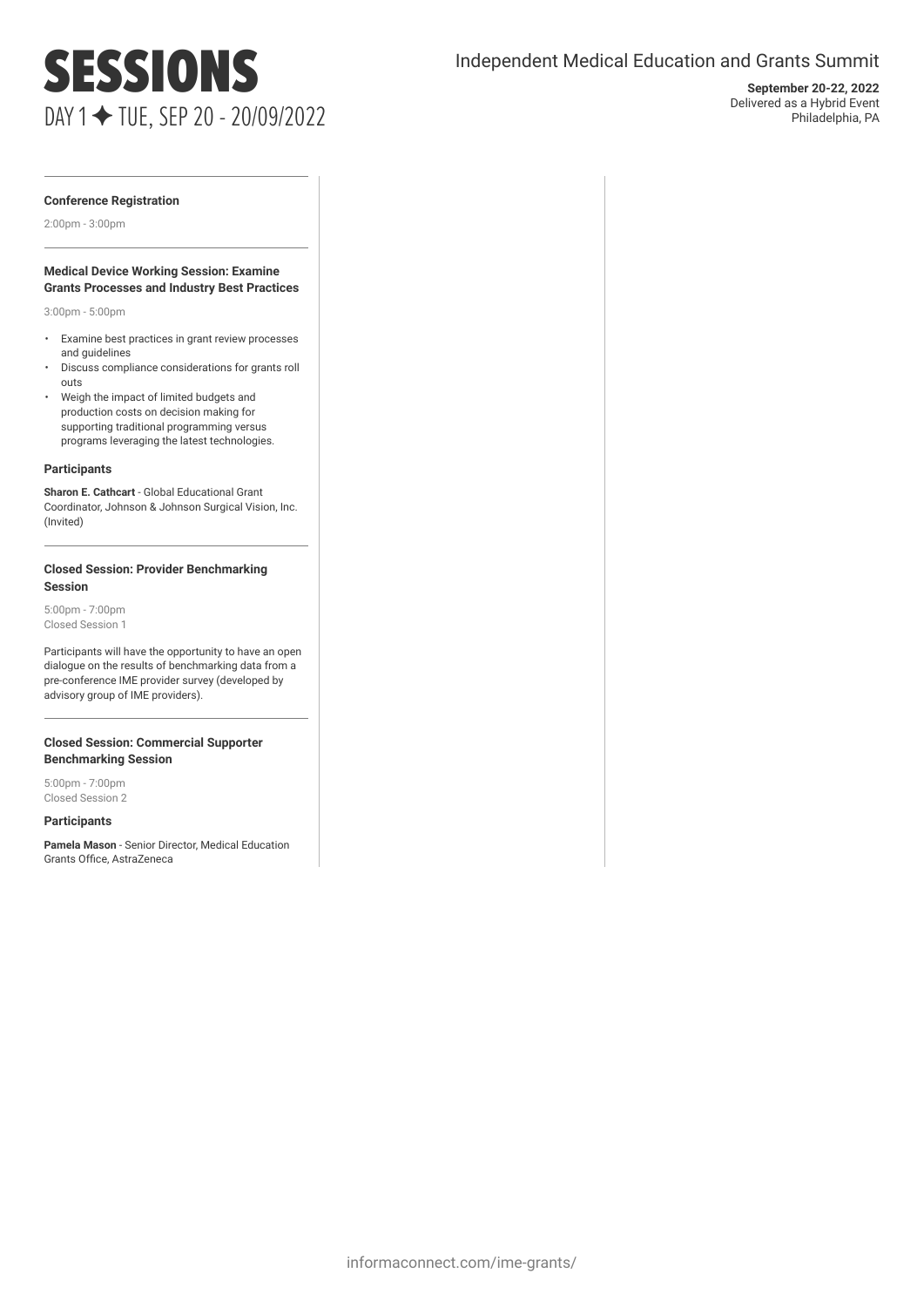# SCHEDULE DAY 1 ✦ TUE, SEP 20 - 20/09/2022

| <b>TIME</b>   | <b>CLOSED SESSION 1</b>                                                                                 | <b>CLOSED SESSION 2</b>                                                                                 |  |  |
|---------------|---------------------------------------------------------------------------------------------------------|---------------------------------------------------------------------------------------------------------|--|--|
| <b>2:00PM</b> | 2:00pm - Conference Registration                                                                        | 2:00pm - Conference Registration                                                                        |  |  |
| 3:00PM        | <b>3:00pm</b> - Medical Device Working Session: Examine Grants<br>Processes and Industry Best Practices | <b>3:00pm</b> - Medical Device Working Session: Examine Grants<br>Processes and Industry Best Practices |  |  |
| 4:00PM        |                                                                                                         |                                                                                                         |  |  |
| <b>5:00PM</b> | 5:00pm - Closed Session: Provider Benchmarking Session                                                  | 5:00pm - Closed Session: Commercial Supporter Benchmarking<br>Session                                   |  |  |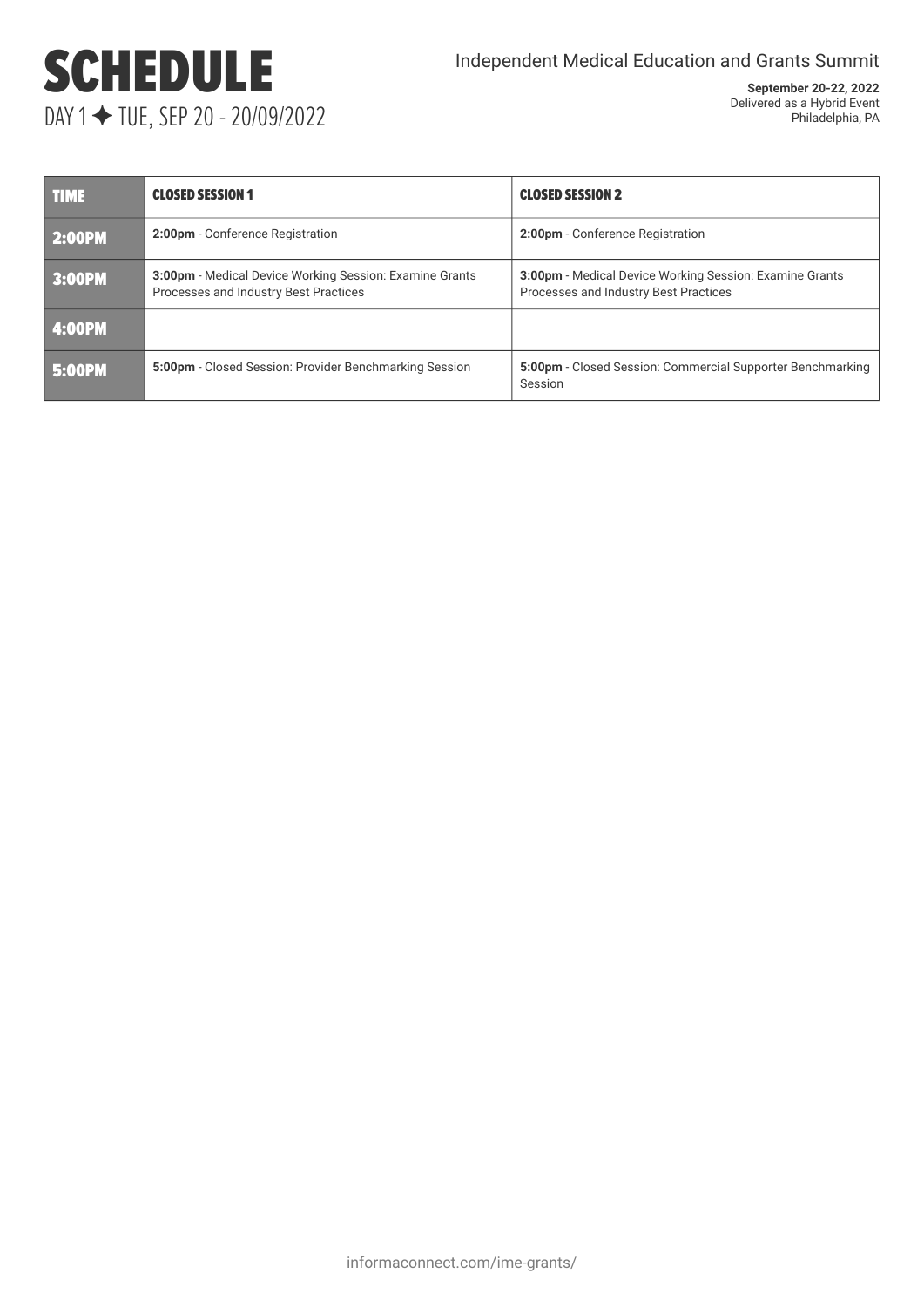## SESSIONS DAY 2 ✦ TUE, SEP 21 - 21/09/2022

### Independent Medical Education and Grants Summit

**September 20-22, 2022** Delivered as a Hybrid Event Philadelphia, PA

#### **Conference Registration and Continental Breakfast**

7:15am - 8:15am

#### **Co-Chair's Welcome and Opening Remarks**

8:15am - 8:30am

#### **Participants**

**Phil Talamo, CHCP** - President, Physician's Education Resource, LLC (PER)

**Patricia Jassak, MS, RN, FACEhp, CHCP** - Director, IME and Medical External Affairs, Astellas

#### **Assess Trends in Digital Healthcare and the Potential Impact on the Future of IME**

8:30am - 9:00am Keynote

#### **Align IME Instructional Design and Format with HCP Preferences and the Digital Transformation of Healthcare**

9:00am - 9:45am

As the "new normal" landscape emerges, how can IME respond to deliver high value virtual, hybrid and online learning opportunities to meet HCPs' needs?

- Examine trends in how HCPs are choosing to learn and their preferences for bite-sized and interactive content, chunked into digestible/micro learnings
- Review the value and preference for evolving IME visual content offerings including infographics, short videos, podcasts and more
- Discuss how to ensure that content offerings are perceived by HCPs as credible and valuable content that can improve their clinical practice and help drive patient outcomes
- Consider the value of providing a multimedia and multichannel approach

#### **Networking Refreshment Break**

9:45am - 10:15am

#### **Evolve with Digital Trends or Strive for Creative Programming in Traditional Formats to Drive Behavior Change and Patient Outcomes**

10:15am - 11:00am Point-Counterpoint on IME Formats Moving Forward

Engage in a robust debate style discussion examining how identified educational gaps can drive the decision for which IME format [formats with digital learning and emerging technologies vs creative programming within more traditional formats] to select and why.

- Consider measurements to determine impact for each and evidence of effectiveness
- Assess the long-term impact of virtual/digital learning and engagement on the adult learning
- process • Review how formats match up with learner needs
- and preferences
- Discuss the balance of program costs with potential impact as well as speed to impact

#### **Participants**

**Moderator: Thomas Sullivan** - President, Rockpointe

**Panellist: Alexa Vintimilla, CHCP** - Sr. Manager, Global IME Grants, Jazz Pharmaceuticals

#### **The Intersection of IME and Health Policy**

11:00am - 11:30am Legislative Update

#### **Participants**

**Andrew Rosenberg, JD, MP** - Senior Advisor, CME Coalition

#### **Developing a Synergistic Strategy to Deploy Company-Led Medical Education and IME**

11:30am - 12:15pm

This session explores trends in industry support for both IME and company-led medical education.

- Understand the value proposition of each type of external medical education
- Discuss where company led medical education and IME overlap and how can they co-exist
- Consider the costs, compliance risk, regulatory issues and potential impact of each
- Ensure company led education and IME are clearly differentiated to learners
- Explore how/if medical affairs' role in medical education intersects with IME

#### **Participants**

**Moderator: Phil Talamo, CHCP** - President, Physician's Education Resource, LLC (PER)

**Panellist: Ivan Desviat** - , Director, Medical Education Excellence, MBA, CHCP, AbbVie

**Panellist: Pamela Mason** - Senior Director, Medical Education Grants Office, AstraZeneca

**Panellist: Patricia Jassak, MS, RN, FACEhp, CHCP** - Director, IME and Medical External Affairs, Astellas

#### **Reflections: Review Key Session Take-Aways (Co-Chair)**

12:15pm - 12:30pm

#### **Networking Luncheon**

12:30pm - 1:45pm

#### **Understand the Basics of Building Patient Education IME Activities**

1:45pm - 2:30pm Working Session A

- How do we incorporate patient education into clinician education?
- Key steps for getting started with success what does it look like?
- Different sources of funding for them

#### **Participants**

**Michelle Stewart** - Associate Vice President, Education Strategy, HMP Education

**Greselda Butler** - Associate Director, Grants and Contributions, Otsuka

**Anne Roc, PhD** - Medical Education Grants Manager, Takeda

**David Mateo** - Director, Lilia Latinx LGBTQI Initiative

**Vanessa Walker** - Founder, Living After Crisis, Inc.

#### **Navigating the Evolution of Global Accreditation and Designing IME for a Global Audience**

1:45pm - 2:30pm Working Session B

As the medical education model and accreditation process continues to evolve in Europe, what is the best action plan for deploying a global medical education program? In this session, commercial supporters and IME providers discuss their perspectives on how the European model may evolve and how to continue to engage in global grants programs during this period of fluctuation. In addition, success of global grants programs relies heavily on your organization's ability to design IME for each global region; specifically, taking into account the differences in specific regional cultural competencies and understanding how well these varying global regions engage with digital technologies.

#### **Participants**

**Pamela Mason** - Senior Director, Medical Education Grants Office, AstraZeneca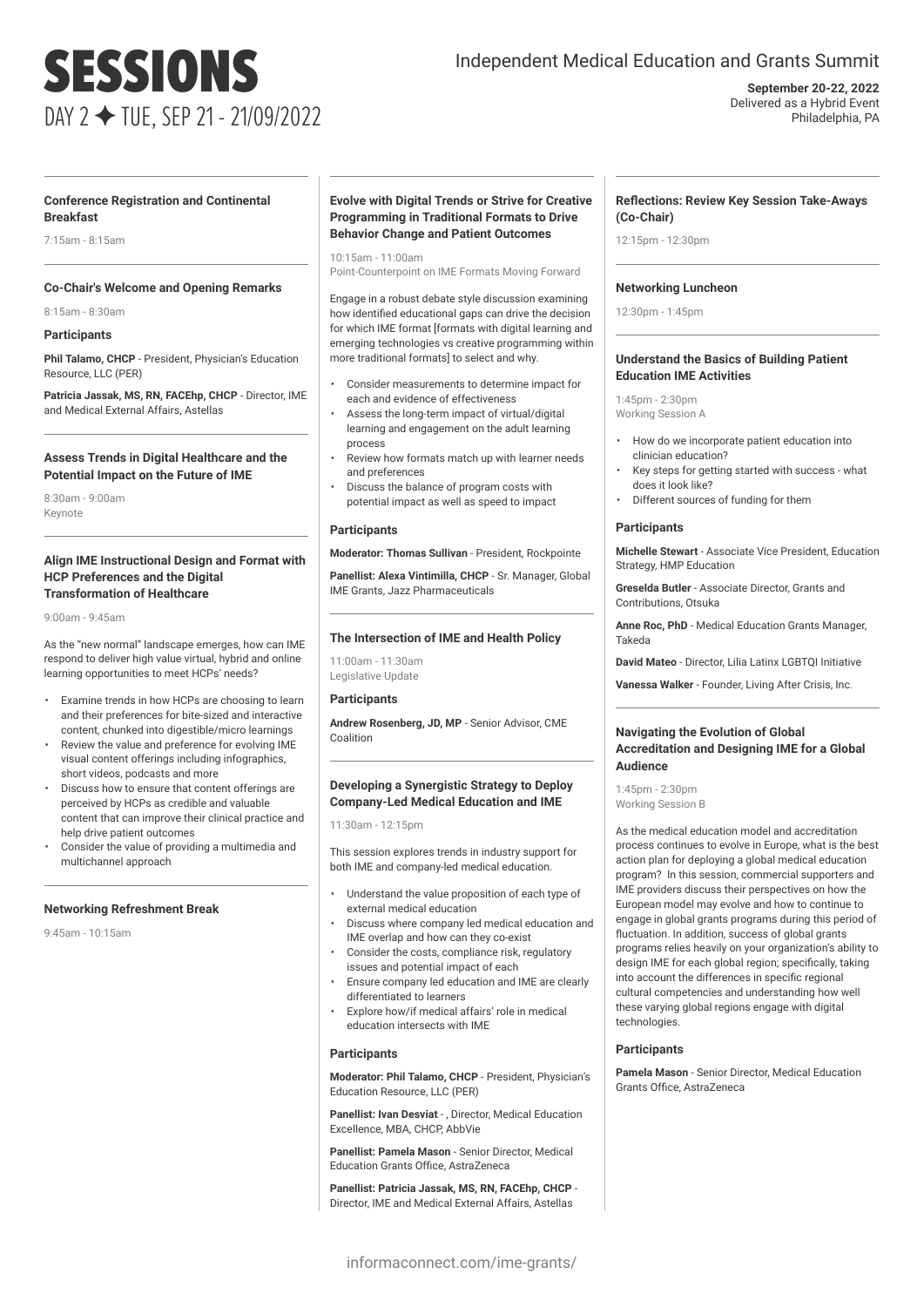# SESSIONS DAY 2 ✦ TUE, SEP 21 - 21/09/2022

### Independent Medical Education and Grants Summit

**September 20-22, 2022** Delivered as a Hybrid Event Philadelphia, PA

#### **Accelerating the Development of IME to Ensure Relevance**

2:35pm - 3:20pm Working Session C

With the average lead time for developing an IME activity from grant award to execution of the activity taking 3-5 months, are the results and outcomes still relevant for more rapidly evolving disease states?

- Discuss best practices for speeding the development of IME
- Consider the value and effectiveness of microlearning and shorter learning modules
- Review ways to include updates into already launched activities to drive relevant and timely data collection and dissemination
- Assess whether education could be iterative and/ or installment based with higher frequency, e.g. possibly launching small molecules weekly

#### **Designing Measurable Educational Objectives and Aligning Outcomes for Session Objectives**

2:35pm - 3:20pm Working Session D

As costs for offering IME steadily increase, it is even more critical to be able to demonstrate the value of IME to internal stakeholders. Do innovative IME programs via tech platforms and social media offer a more attractive value proposition when you can report that 1,000 learners participated versus 50 that attend a traditional in-person activity? Will the costs of traditional programs deem them obsolete in the notso-distant future? This session reviews several cases examples illustrating frameworks for ensuring that your IME activity outlines clear, measurable objectives from the onset and those objectives logically lead to aligned outcomes results.

#### **Participants**

**Annette Schwind, MS, CHCP** - Medical Education Manager, Takeda

**Sharon E. Cathcart** - Global Educational Grant Coordinator, Johnson & Johnson Surgical Vision, Inc. (Invited)

#### **Networking and Refreshment Break**

3:20pm - 4:15pm

#### **Panel: Developing High Value Social Media Content**

4:15pm - 5:15pm

- Understand trends in how HCPs are using mainstream social media (Twitter, Facebook and Linkedin) content meet their educational needs
- Discuss rationale for we believe that social media IME can close education gaps that traditional education cannot
- Examine how to get started in designing and managing social media content
- Discuss ways to integrate content into these social media formats so that it adds value and can be measured
- Explore current approaches for measuring the impact of social media IME
- Review case examples of what works and where the challenges lie

#### **Reflections: Key Session Take-aways and Closing Remarks (Co-Chair)**

5:15pm - 5:30pm

#### **Networking Reception**

5:30pm - 6:30pm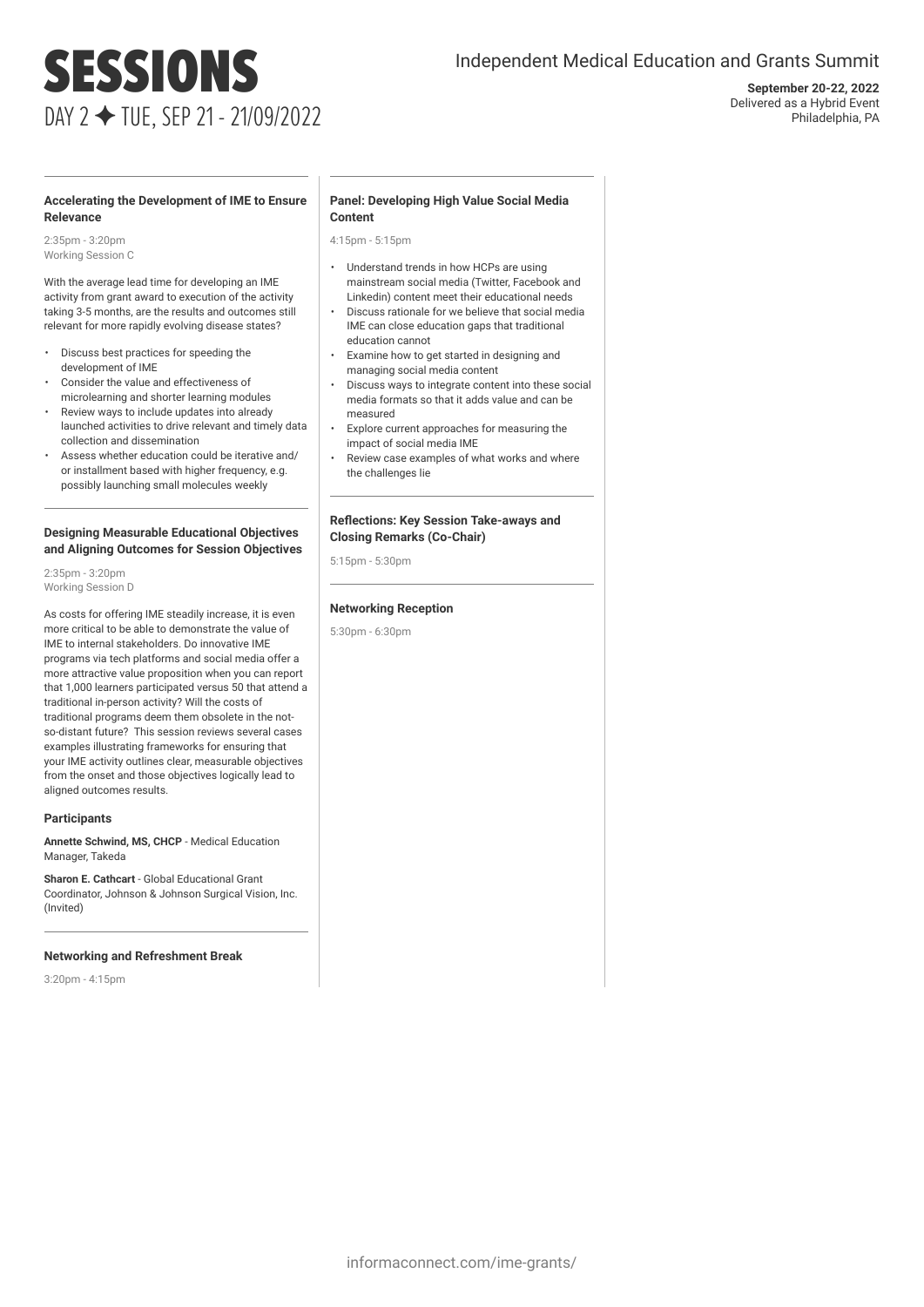## SCHEDULE DAY 2 ✦ TUE, SEP 21 - 21/09/2022

| <b>TIME</b>    | <b>KEYNOTE</b>                                                                                                                                                                          | <b>LEGISLATIVE UPDATE</b>                                                                                                                                                               | <b>POINT-COUNTERPOINT ON</b><br><b>IME FORMATS MOVING</b><br><b>FORWARD</b>                                                                                                             | <b>WORKING SESSION A</b>                                                                                                                                                                | <b>WORKING SESSION B</b>                                                                                                                                                                | <b>WORKING SESSION C</b>                                                                                                                                                                | <b>WORKING SESSION D</b>                                                                                                                                                                |
|----------------|-----------------------------------------------------------------------------------------------------------------------------------------------------------------------------------------|-----------------------------------------------------------------------------------------------------------------------------------------------------------------------------------------|-----------------------------------------------------------------------------------------------------------------------------------------------------------------------------------------|-----------------------------------------------------------------------------------------------------------------------------------------------------------------------------------------|-----------------------------------------------------------------------------------------------------------------------------------------------------------------------------------------|-----------------------------------------------------------------------------------------------------------------------------------------------------------------------------------------|-----------------------------------------------------------------------------------------------------------------------------------------------------------------------------------------|
| <b>7:00AM</b>  | 7:15am - Conference Reg-<br>istration and Continental<br><b>Breakfast</b>                                                                                                               | 7:15am - Conference Reg-<br>istration and Continental<br><b>Breakfast</b>                                                                                                               | 7:15am - Conference Reg-<br>istration and Continental<br><b>Breakfast</b>                                                                                                               | 7:15am - Conference Reg-<br>istration and Continental<br><b>Breakfast</b>                                                                                                               | 7:15am - Conference Reg-<br>istration and Continental<br><b>Breakfast</b>                                                                                                               | 7:15am - Conference Reg-<br>istration and Continental<br><b>Breakfast</b>                                                                                                               | 7:15am - Conference Reg-<br>istration and Continental<br><b>Breakfast</b>                                                                                                               |
| <b>8:00AM</b>  | 8:15am - Co-Chair's Wel-<br>come and Opening Re-<br>marks<br>8:30am - Assess Trends<br>in Digital Healthcare and<br>the Potential Impact on<br>the Future of IME                        | 8:15am - Co-Chair's Wel-<br>come and Opening Re-<br>marks                                                                                                                               | 8:15am - Co-Chair's Wel-<br>come and Opening Re-<br>marks                                                                                                                               | 8:15am - Co-Chair's Wel-<br>come and Opening Re-<br>marks                                                                                                                               | 8:15am - Co-Chair's Wel-<br>come and Opening Re-<br>marks                                                                                                                               | 8:15am - Co-Chair's Wel-<br>come and Opening Re-<br>marks                                                                                                                               | 8:15am - Co-Chair's Wel-<br>come and Opening Re-<br>marks                                                                                                                               |
| <b>9:00AM</b>  | 9:00am - Align IME In-<br>structional Design and<br>Format with HCP Prefer-<br>ences and the Digital<br>Transformation of Health-<br>care<br>9:45am - Networking Re-<br>freshment Break | 9:00am - Align IME In-<br>structional Design and<br>Format with HCP Prefer-<br>ences and the Digital<br>Transformation of Health-<br>care<br>9:45am - Networking Re-<br>freshment Break | 9:00am - Align IME In-<br>structional Design and<br>Format with HCP Prefer-<br>ences and the Digital<br>Transformation of Health-<br>care<br>9:45am - Networking Re-<br>freshment Break | 9:00am - Align IME In-<br>structional Design and<br>Format with HCP Prefer-<br>ences and the Digital<br>Transformation of Health-<br>care<br>9:45am - Networking Re-<br>freshment Break | 9:00am - Align IME In-<br>structional Design and<br>Format with HCP Prefer-<br>ences and the Digital<br>Transformation of Health-<br>care<br>9:45am - Networking Re-<br>freshment Break | 9:00am - Align IME In-<br>structional Design and<br>Format with HCP Prefer-<br>ences and the Digital<br>Transformation of Health-<br>care<br>9:45am - Networking Re-<br>freshment Break | 9:00am - Align IME In-<br>structional Design and<br>Format with HCP Prefer-<br>ences and the Digital<br>Transformation of Health-<br>care<br>9:45am - Networking Re-<br>freshment Break |
| <b>10:00AM</b> |                                                                                                                                                                                         |                                                                                                                                                                                         | 10:15am - Evolve with<br>Digital Trends or Strive for<br>Creative Programming in<br>Traditional Formats to Dri-<br>ve Behavior Change and<br><b>Patient Outcomes</b>                    |                                                                                                                                                                                         |                                                                                                                                                                                         |                                                                                                                                                                                         |                                                                                                                                                                                         |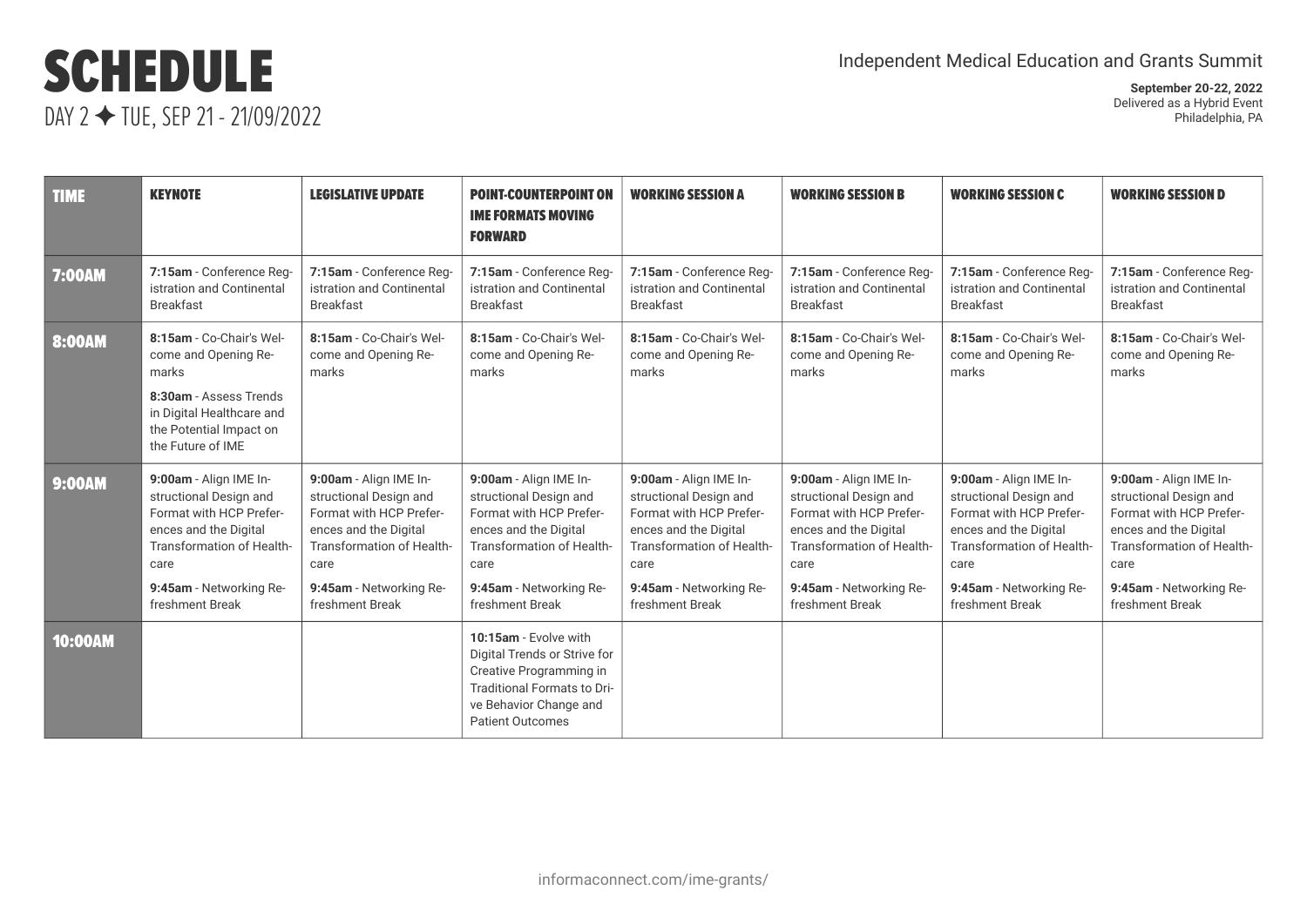## SCHEDULE DAY 2 ✦ TUE, SEP 21 - 21/09/2022

| <b>TIME</b>    | <b>KEYNOTE</b>                                                                                                 | <b>LEGISLATIVE UPDATE</b>                                                                                                                                                     | <b>POINT-COUNTERPOINT ON</b><br><b>IME FORMATS MOVING</b><br><b>FORWARD</b>                                           | <b>WORKING SESSION A</b>                                                                                       | <b>WORKING SESSION B</b>                                                                                            | <b>WORKING SESSION C</b>                                                                                              | <b>WORKING SESSION D</b>                                                                                              |
|----------------|----------------------------------------------------------------------------------------------------------------|-------------------------------------------------------------------------------------------------------------------------------------------------------------------------------|-----------------------------------------------------------------------------------------------------------------------|----------------------------------------------------------------------------------------------------------------|---------------------------------------------------------------------------------------------------------------------|-----------------------------------------------------------------------------------------------------------------------|-----------------------------------------------------------------------------------------------------------------------|
| <b>11:00AM</b> | 11:30am - Developing a<br>Synergistic Strategy to<br>Deploy Company-Led<br>Medical Education and<br><b>IME</b> | 11:00am - The Intersec-<br>tion of IME and Health<br>Policy<br>11:30am - Developing a<br>Synergistic Strategy to<br>Deploy Company-Led<br>Medical Education and<br><b>IME</b> | 11:30am - Developing a<br>Synergistic Strategy to<br>Deploy Company-Led<br><b>Medical Education and</b><br><b>IME</b> | 11:30am - Developing a<br>Synergistic Strategy to<br>Deploy Company-Led<br>Medical Education and<br><b>IME</b> | 11:30am - Developing a<br>Synergistic Strategy to<br>Deploy Company-Led<br>Medical Education and<br><b>IME</b>      | 11:30am - Developing a<br>Synergistic Strategy to<br>Deploy Company-Led<br><b>Medical Education and</b><br><b>IME</b> | 11:30am - Developing a<br>Synergistic Strategy to<br>Deploy Company-Led<br><b>Medical Education and</b><br><b>IME</b> |
| <b>12:00PM</b> | 12:15pm - Reflections:                                                                                         | 12:15pm - Reflections:                                                                                                                                                        | 12:15pm - Reflections:                                                                                                | 12:15pm - Reflections:                                                                                         | 12:15pm - Reflections:                                                                                              | 12:15pm - Reflections:                                                                                                | 12:15pm - Reflections:                                                                                                |
|                | Review Key Session Take-                                                                                       | Review Key Session Take-                                                                                                                                                      | Review Key Session Take-                                                                                              | Review Key Session Take-                                                                                       | Review Key Session Take-                                                                                            | Review Key Session Take-                                                                                              | Review Key Session Take-                                                                                              |
|                | Aways (Co-Chair)                                                                                               | Aways (Co-Chair)                                                                                                                                                              | Aways (Co-Chair)                                                                                                      | Aways (Co-Chair)                                                                                               | Aways (Co-Chair)                                                                                                    | Aways (Co-Chair)                                                                                                      | Aways (Co-Chair)                                                                                                      |
|                | 12:30pm - Networking                                                                                           | 12:30pm - Networking                                                                                                                                                          | 12:30pm - Networking                                                                                                  | 12:30pm - Networking                                                                                           | 12:30pm - Networking                                                                                                | 12:30pm - Networking                                                                                                  | 12:30pm - Networking                                                                                                  |
|                | Luncheon                                                                                                       | Luncheon                                                                                                                                                                      | Luncheon                                                                                                              | Luncheon                                                                                                       | Luncheon                                                                                                            | Luncheon                                                                                                              | Luncheon                                                                                                              |
| <b>1:00PM</b>  |                                                                                                                |                                                                                                                                                                               |                                                                                                                       | 1:45pm - Understand the<br><b>Basics of Building Patient</b><br><b>Education IME Activities</b>                | 1:45pm - Navigating the<br>Evolution of Global Ac-<br>creditation and Designing<br><b>IME for a Global Audience</b> |                                                                                                                       |                                                                                                                       |
| <b>2:00PM</b>  |                                                                                                                |                                                                                                                                                                               |                                                                                                                       |                                                                                                                |                                                                                                                     | 2:35pm - Accelerating the<br>Development of IME to<br>Ensure Relevance                                                | 2:35pm - Designing Mea-<br>surable Educational Ob-<br>jectives and Aligning Out-<br>comes for Session Objec-<br>tives |
| 3:00PM         | 3:20pm - Networking and                                                                                        | 3:20pm - Networking and                                                                                                                                                       | 3:20pm - Networking and                                                                                               | 3:20pm - Networking and                                                                                        | 3:20pm - Networking and                                                                                             | 3:20pm - Networking and                                                                                               | 3:20pm - Networking and                                                                                               |
|                | <b>Refreshment Break</b>                                                                                       | <b>Refreshment Break</b>                                                                                                                                                      | <b>Refreshment Break</b>                                                                                              | Refreshment Break                                                                                              | <b>Refreshment Break</b>                                                                                            | <b>Refreshment Break</b>                                                                                              | <b>Refreshment Break</b>                                                                                              |
| <b>4:00PM</b>  | 4:15pm - Panel: Develop-                                                                                       | 4:15pm - Panel: Develop-                                                                                                                                                      | 4:15pm - Panel: Develop-                                                                                              | 4:15pm - Panel: Develop-                                                                                       | 4:15pm - Panel: Develop-                                                                                            | 4:15pm - Panel: Develop-                                                                                              | 4:15pm - Panel: Develop-                                                                                              |
|                | ing High Value Social Me-                                                                                      | ing High Value Social Me-                                                                                                                                                     | ing High Value Social Me-                                                                                             | ing High Value Social Me-                                                                                      | ing High Value Social Me-                                                                                           | ing High Value Social Me-                                                                                             | ing High Value Social Me-                                                                                             |
|                | dia Content                                                                                                    | dia Content                                                                                                                                                                   | dia Content                                                                                                           | dia Content                                                                                                    | dia Content                                                                                                         | dia Content                                                                                                           | dia Content                                                                                                           |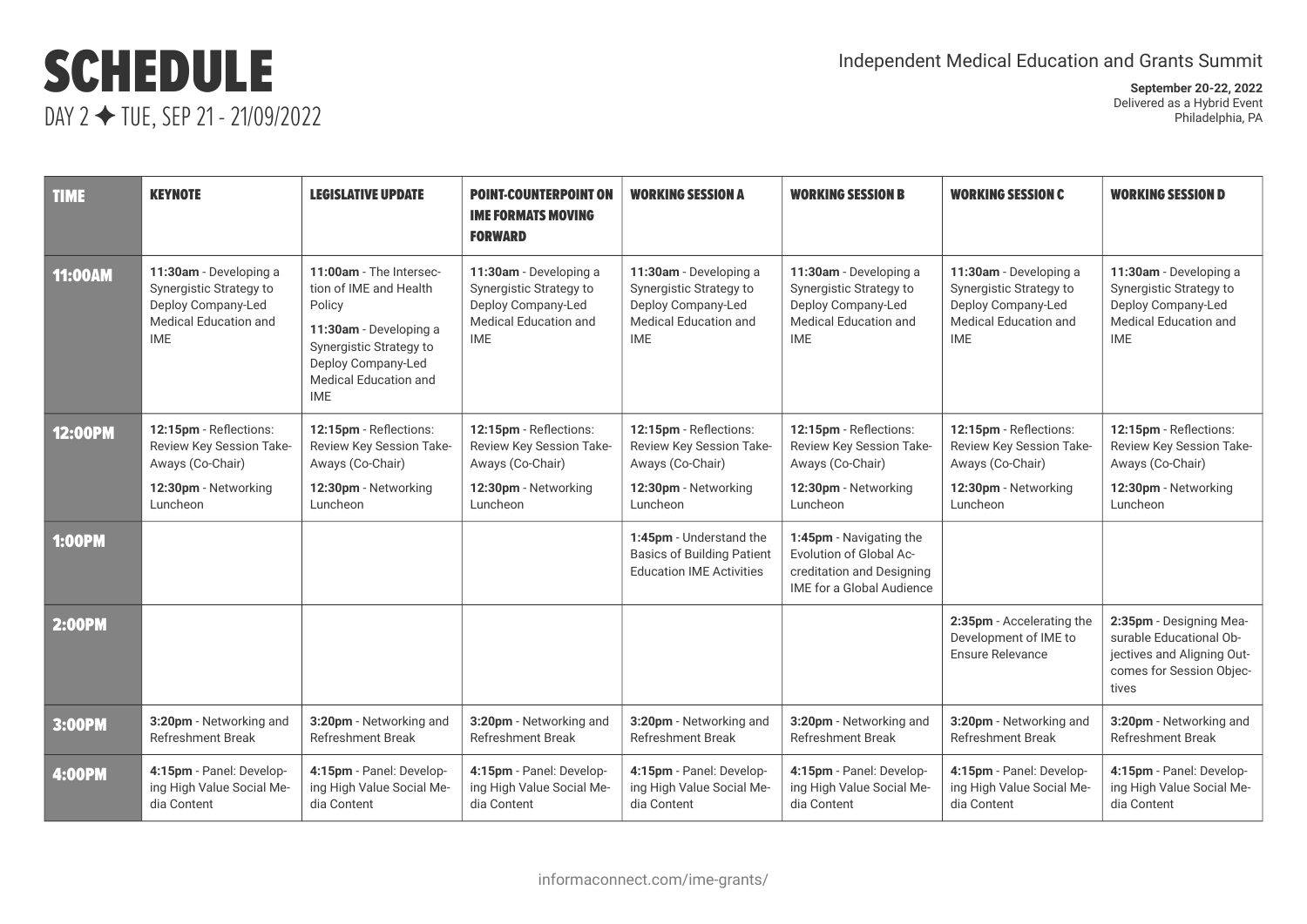## SCHEDULE DAY 2 ✦ TUE, SEP 21 - 21/09/2022

| <b>TIME</b>   | <b>KEYNOTE</b>            | <b>LEGISLATIVE UPDATE</b> | <b>POINT-COUNTERPOINT ON</b><br><b>IME FORMATS MOVING</b><br><b>FORWARD</b> | <b>WORKING SESSION A</b>  | <b>WORKING SESSION B</b>  | <b>WORKING SESSION C</b>  | <b>WORKING SESSION D</b>  |
|---------------|---------------------------|---------------------------|-----------------------------------------------------------------------------|---------------------------|---------------------------|---------------------------|---------------------------|
| <b>5:00PM</b> | 5:15pm - Reflections: Key | 5:15pm - Reflections: Key | 5:15pm - Reflections: Key                                                   | 5:15pm - Reflections: Key | 5:15pm - Reflections: Key | 5:15pm - Reflections: Key | 5:15pm - Reflections: Key |
|               | Session Take-aways and    | Session Take-aways and    | Session Take-aways and                                                      | Session Take-aways and    | Session Take-aways and    | Session Take-aways and    | Session Take-aways and    |
|               | Closing Remarks (Co-      | Closing Remarks (Co-      | Closing Remarks (Co-                                                        | Closing Remarks (Co-      | Closing Remarks (Co-      | Closing Remarks (Co-      | Closing Remarks (Co-      |
|               | Chair)                    | Chair)                    | Chair)                                                                      | Chair)                    | Chair)                    | Chair)                    | Chair)                    |
|               | 5:30pm - Networking Re-   | 5:30pm - Networking Re-   | 5:30pm - Networking Re-                                                     | 5:30pm - Networking Re-   | 5:30pm - Networking Re-   | 5:30pm - Networking Re-   | 5:30pm - Networking Re-   |
|               | ception                   | ception                   | ception                                                                     | ception                   | ception                   | ception                   | ception                   |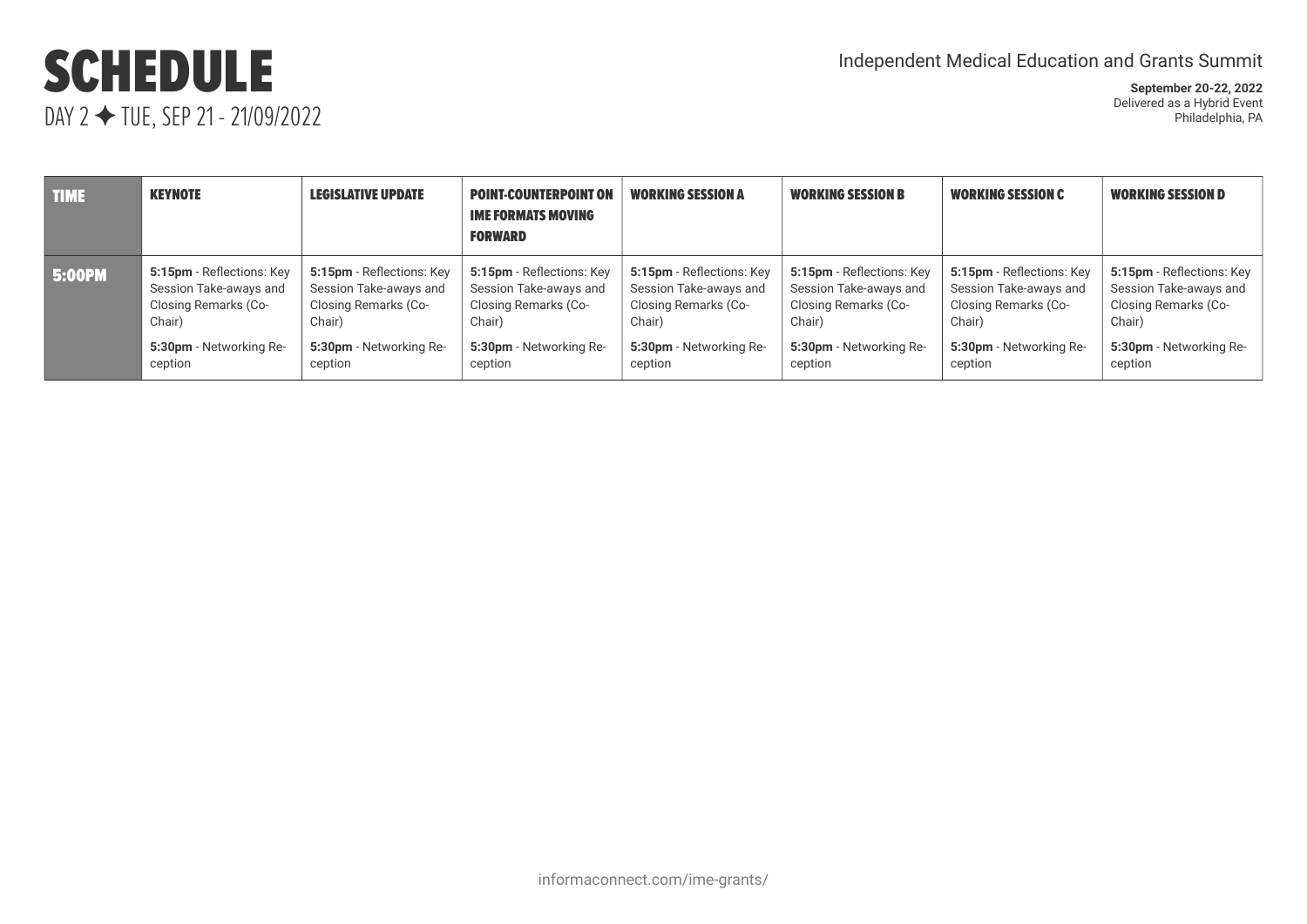# SESSIONS DAY 3 ✦ TUE, SEP 22 - 22/09/2022

### Independent Medical Education and Grants Summit

**September 20-22, 2022** Delivered as a Hybrid Event Philadelphia, PA

#### **Continental Break**

8:00am - 8:30am

#### **Co-Chairs Opening Remarks**

8:30am - 8:45am

### **Participants**

**Phil Talamo, CHCP** - President, Physician's Education Resource, LLC (PER)

**Patricia Jassak, MS, RN, FACEhp, CHCP** - Director, IME and Medical External Affairs, Astellas

#### **Reframing the Dialogue to Achieve NextGen Outcomes Reports**

8:45am - 9:30am

Over the past few years, providers have responded to supporter requests to provide concise infographics of key outcomes data and supporting data for supporters to share with key internal stakeholders. This moderated Q&A session with IME Providers brings to light an innovative approach to getting to the next level of outcomes reports.

- Consider how supporters can take a more customized approach in discussing ways to leverage provider tools to uncover unique findings that could shed light on new ways of communicating CME value to internal stakeholders
- Examine how else provider data can be leveraged internally as well as the potential value of aggregating data across programs to determine impact

#### **Participants**

**Karyn Ruiz-Cordell** - Director, Medical Education and Data Analytics, Regeneron Pharmaceuticals

**Jim Palatine, RPh, MBA** - President, Pharmacy Times Continuing Education (PTCE)

#### **Panel: Commercial Supporter Perspectives on Supporting**

9:30am - 10:15am

- Discuss how patient education fits or does not fit within IME - separate versus tethered
- Examine successful strategies for incorporating patient education into clinician education
- Consider educational needs for caregivers and can that fall under patient education especially in certain therapeutic areas
- Review compliance considerations for patient education and patient tethered education

#### **Participants**

**Moderator: Phil Talamo, CHCP** - President, Physician's Education Resource, LLC (PER)

**Panellist: Shunda Irons-Brown, PhD, MBA, CHCP** - Associate Director, Janssen

**Panellist: Antonio B. Meo, CHCP** - Associate Director, US MA Office of Grants and Education, Daiichi Sankyo, Inc.

**Panellist: Patricia Jassak, MS, RN, FACEhp, CHCP** - Director, IME and Medical External Affairs, Astellas

#### **Networking and Refreshment Break**

10:15am - 10:45am

#### **Leveraging Existing Social Media Patient Networks for Impactful Patient Tethered Education**

10:45am - 11:45am Working Session E

- Discuss how trusted social media influencers can provide access to existing patient networks
- Consider different examples of how to offer patient education via social media as well as strategies for defining educational activity, measuring its impact and tying it to medical education
- Examine the potential value and impact of patient education programs not tethered to medical education

#### **Unravel the Complexities of Collaborating in a Virtual World**

10:45am - 11:45am Working Session F

Collaborating with multiple partners in a face-to-face environment is challenging in its own right; adding to the complexities of collaborating in a virtual world and you have increased the complexity tenfold.

- Discuss what it takes to build trust virtually across multiple organizations including academia, pharma, IME providers, community organizations and healthcare systems
- Examine best practices for how to streamline this process and review case examples and best practices

#### **Participants**

**Suzanne Murray** - CEO and Founder, AXDEV Group (Invited)

#### **Networking Luncheon**

11:45am - 12:45pm

#### **Building a Focus on Inclusivity, Health Disparities and Patient Centricity into IME**

12:45pm - 1:45pm

- Discuss how to advance corporate strategy to address patient centricity, inclusivity and health disparities and cascade those strategic initiatives into your IME platform
- Explore methods to ensure a DEI and patient centric focus throughout the lifecycle
- Discuss measurements and data collection that can allow for aggregating data across activities for a more holistic approach on inclusivity
- Review best practices and successful examples of incorporating inclusivity and patient centricity into educational design and programming

#### **Participants**

**Megan Becker, PhD** - Senior Director, Medical Education and Programs, Gilead Sciences

**Shannon Mount** - Director of Medical Education, Oncology and Hematology, Regeneron (Invited)

**Mariam Rodrgiuez-Lee, PhD, ISMPP, CCMP** - Manager, Strategic Publications & Medical Education, Neurocrine BioSciences (Invited)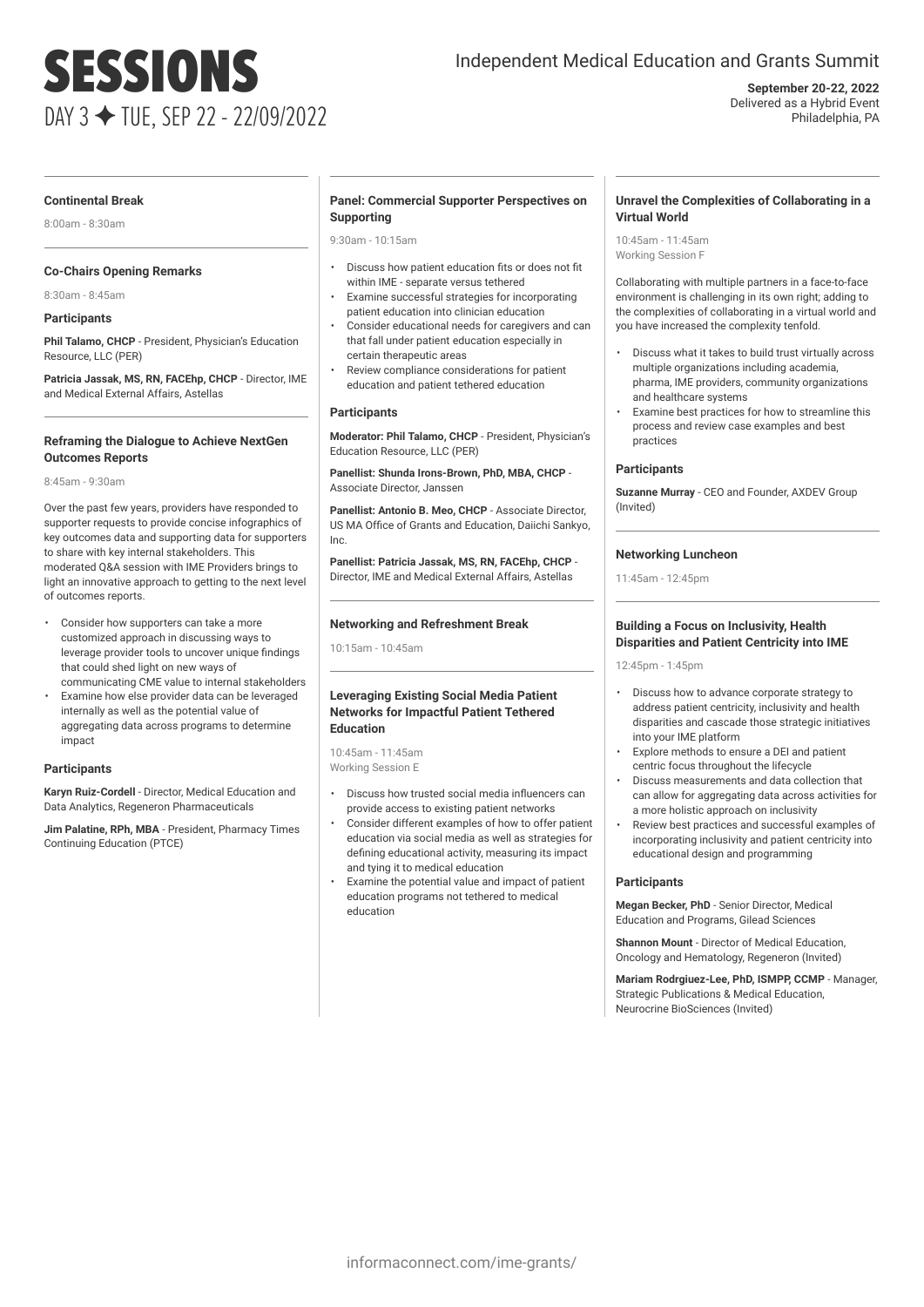## SESSIONS DAY 3 ✦ TUE, SEP 22 - 22/09/2022

### Independent Medical Education and Grants Summit

**September 20-22, 2022** Delivered as a Hybrid Event Philadelphia, PA

#### **Commercial Supporter RFP and Grant Review Process Roundup**

1:45pm - 2:45pm Back by Popular Demand!

Hear commercial supporter perspectives on the ins and outs of the grants review process, understand how these processes vary across industry and learn critical steps you can take to ensure that your proposal meets the key requirements supporters are looking for to determine critical funding allocations.

#### **Participants**

**Panellist: Greselda Butler** - Associate Director, Grants and Contributions, Otsuka

**Panellist: Nishith Mehta, MPH** - Manager, Global IME Grants, Jazz Pharmaceuticals

**Panellist: M. Tery Bishay-Sierchio, PharmD, RPh** - Associate Director, Office of Grants & Education, US Medical Affairs Oncology, Daiichi Sankyo, Inc.

**Panellist: Derek Warnick** - Grant Officer, Vaccines, Global Medical Grants, Pfizer, Inc.

**Reflections: Key Session Take-aways and Closing Remarks (Co-Chair)**

2:45pm - 3:00pm

#### **Close of Conference - See You in 2023!**

3:00pm - 4:00pm